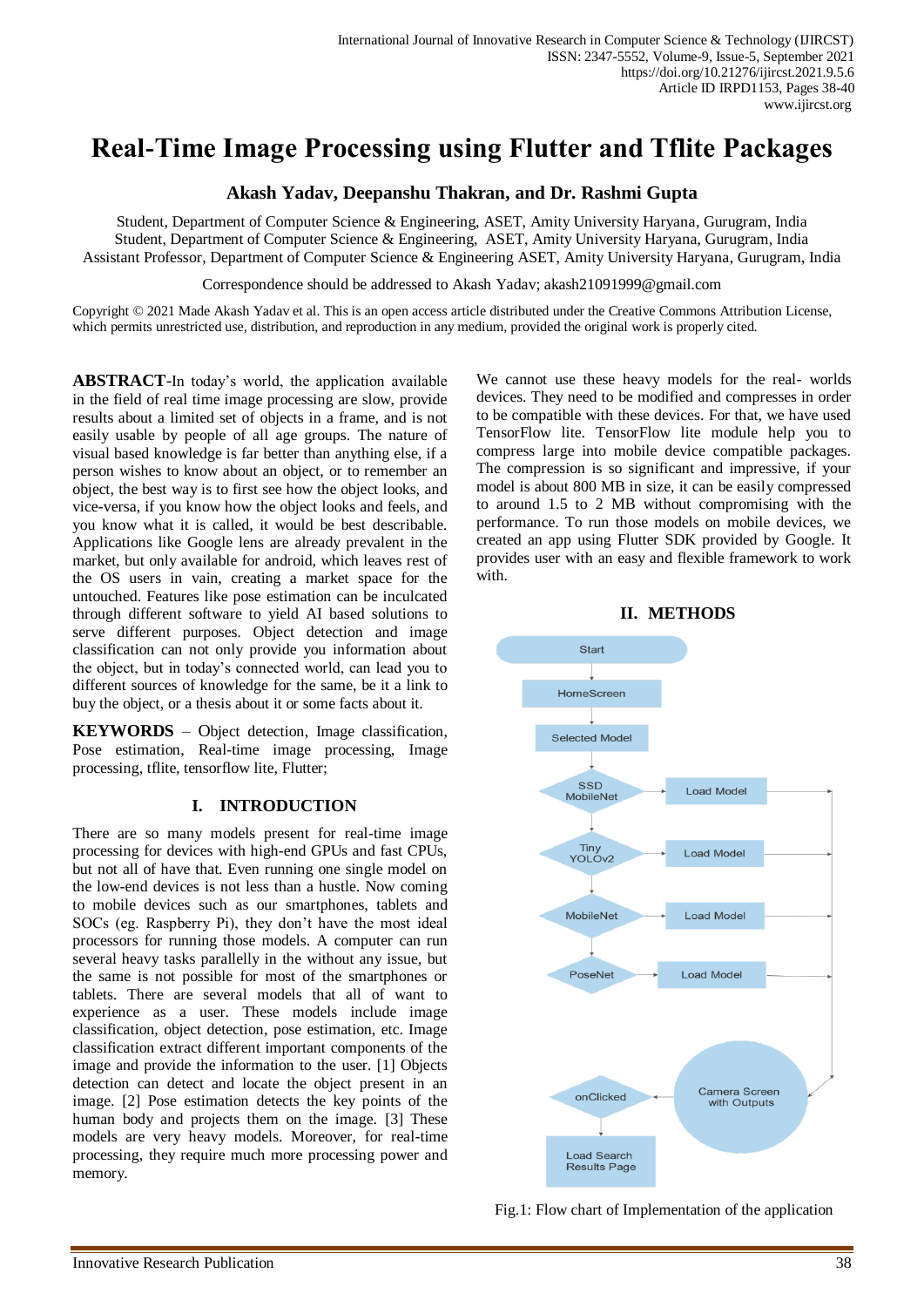This was the working of the entire project, first the app processes the images in real-time, then provide the output in a responsive UI. When the object label is clicked, it sends get request to the Google Custom Search API for the search results of the object, then provides with the list of items from the search results.

Now know about the development and compression of the models.

- Here are the basic steps of training and testing a model:
- Step 1. Import Packages And Libraries
- Step 2. Set Train And Test Directories
- Step 3. Define Label, Train And Functions
- Step 4. Train Data
- Step 5. Create Matrix To Store Pixels And Label Of The Images
- Step 6. Train Test Split Test On The Basis Of Trained Data
- Now The Main Part, Compressing The Models Using Tensorflow Lite Module:
- Step 1. After The Model Is Trained, Convert It Into A Compressed Flat Buffer Using The Tflite Converter.
- Step 2. Take The Compresses Flat Buffer File (.Tflite) And Add It To The Assets Folder Of Your App
- Step 3. Quanitze By Converting 32-Bit Floats To More Efficient 8-Bit Integers

### **III. RESULTS**

After the successful implementation of the model, the results are generated as shown in figure 2. We can clearly see that the captions generated for the images are pretty much relevant and are close to how a human being will define these images. The app provides the user with real time outputs, all the models work in real time and with Flutter's native installation, there is no performance difference to be found out between this app and other native apps. On a testing performed over 100 objects the amount of objects that were predicted accurate were inculcated in the accuracy

Here are some observations on the accuracy of the models:

SSD MobileNet: 64.4 to 89.9%

The score is a number between 0 and 1 that indicates confidence that the object was genuinely detected. The closer the number is to 1, the more confident the model is and the model was successfully able to recognize 899 objects if there is only 1 object in the frame, and 644 objects if there were more multiple objects in the frame. The TensorFlow Lite quantized MobileNet model's accuracy ranges from 30% to 92% in confidence to the object visible in the frame. The size of a model on-disk varies with its performance and accuracy.

Tiny YOLOv2

YOLO v2 Tiny is a real-time object detection model implemented with Keras\* from this repository and converted to TensorFlow\* framework. This model was pretrained on COCO\* dataset with 80 classes.

Accuracy metrics obtained on COCO\* validation dataset for converted model. METRIC VALUE mAP 27.34%

| ШАГ         | 21.3470 |
|-------------|---------|
| $COCO*$ mAP | 29.11\% |
|             |         |

MobileNet: 64.3%

Accuracy is measured in terms of how often the model correctly classifies an image. A model with a stated accuracy of 60% can be expected to classify an image correctly an average of 60% of the time. On a dataset of 1000 objects the module was able to classify 643 images.

PoseNet

The pose estimation models takes a processed camera image as the input and outputs information about keypoints. The keypoints detected are indexed by a part ID which indicates the probability that a keypoint exists or may exist in that position even if we have an incomplete image of a person inside the frame.

#### **Real-time Image Processing**  $\overline{\phantom{a}}$



Fig. 2: Real time usage of the application detecting a laptop and a keyboard with 76% and 50% accuracy respectively

# **IV. DISCUSSION**

The app was evaluated on many different properties, be it performance, speed, accuracy or user interface. We also conducted a survey to review this app among a small group on people. Here are some of the results we obtained from the survey.

# **V. CONCLUSION**

This app will allow the user to explore the world with a new perspective. Instead of just looking, they can also learn about different objects and that too in real-time. The models have scope to improve and will be improved further. The user feedbacks will not be unheard and they will get what they need. This product has so much real world application that it can easily attract a wide number of users.